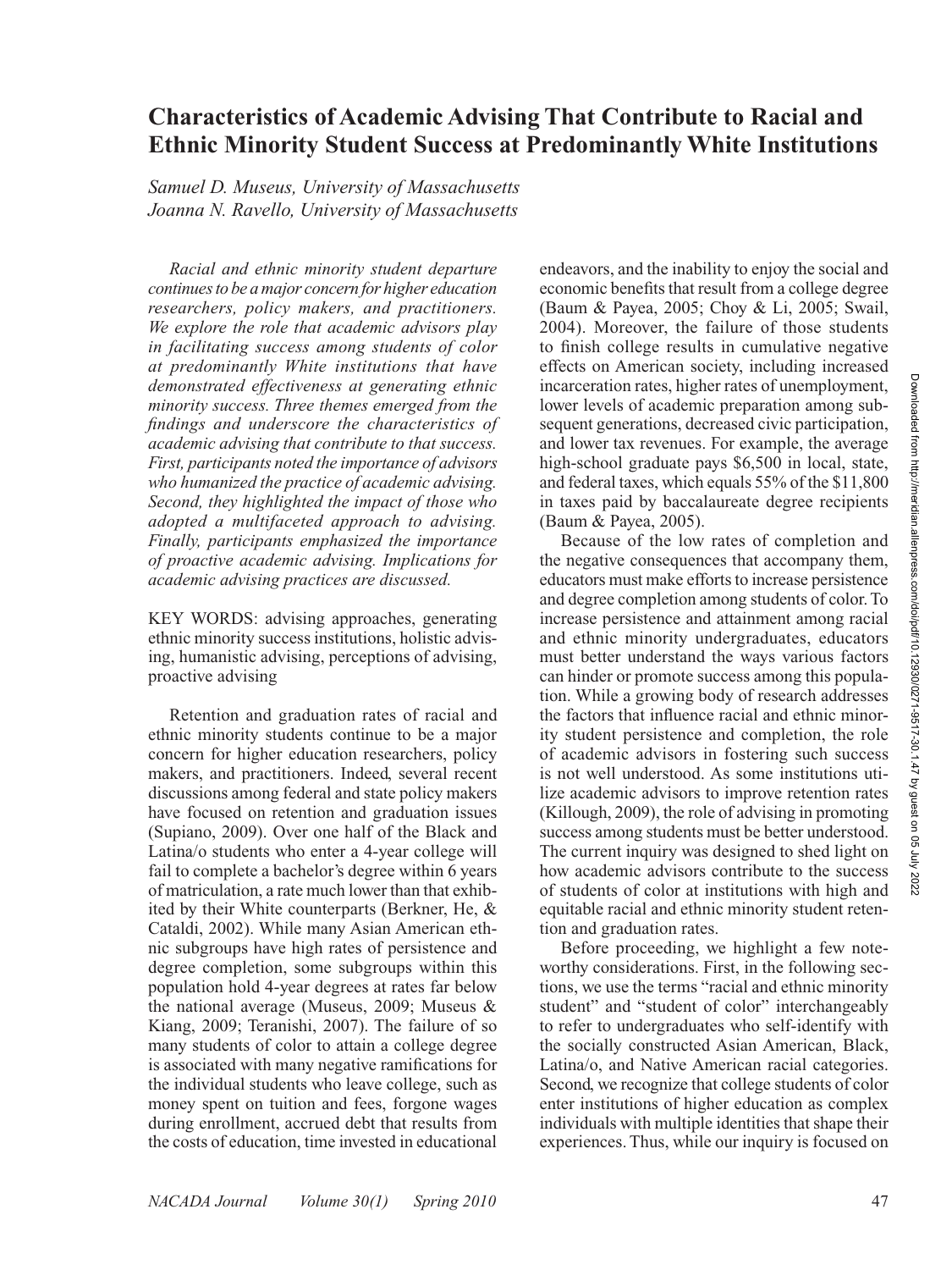understanding commonalities across the experiences of racial and ethnic minority students, we acknowledge the importance of recognizing the diversity within this population with regard to gender, sexual orientation, disability, generational status, ethnic orientation, and so forth.

#### **Academic Advising and Minority Student Success**

Empirical research on the effects of academic advising is clear and consistent: Advising can have an impact on persistence and graduation (Pascarella & Terenzini, 2005). Seidman (1991), for example, conducted a randomized experiment of 278 matriculating community college students. He randomly assigned them to a treatment group that received pre- and post-admissions advising or a control group. The pre- and post-admissions advising received by the treatment group included meetings with advisors to discuss course schedules, involvement opportunities, and progress during the first semester of college. Participants in the treatment group were significantly more likely to persist into the second year than those in the control group. The results of several other studies confirm these findings and indicate that participation in advising programs is positively associated with persistence and graduation (Austin, Cherny, Crowner, & Hill, 1997; Elliott & Healy, 2001; Metzner, 1989; Peterson, Wagner, & Lamb, 2001; Smith, 1993; Steele, Kennedy, & Gordon, 1993; Yorke, 1998).

While the aforementioned literature provides evidence that advising can affect persistence and degree completion, research on how the nature of academic advising influences students' success is less clear. Although the quality of academic advising has been linked to persistence, the paucity of literature on the influence of the qualitative aspects of academic advising on students is problematic. Only a few empirical studies have focused on understanding how academic advisors shape undergraduates' experiences (Harrison, 2009; Shultz, Colton, & Colton, 2001). Harrison, for example, analyzed a survey of pre-nursing and nursing students and concluded that academic advisors who are approachable, available, communicative, organized, fostering, and nurturing were perceived as effective advisors. However, empirical studies that describe the elements of academic advisors or advising relationships that negatively or positively influence undergraduates' experiences are difficult to find. Moreover, in our extensive review of extant literature on this topic, we found no rigorous empirical studies focused on

the characteristics of academic advisors or advising that positively or negatively impact the success of students of color. The dearth of research in this area could be one reason that many institutions fail to maximize the potential positive impact of their advising programs (Habley, 2004). For institutions of higher education to maximize the effectiveness of academic advising on their campuses, their administrators must have a better understanding of the characteristics of advisors and advising that foster or hinder success among racial and ethnic minority college students.

Research on faculty-student interactions can be used to begin understanding how academic advisors might be able to interact with undergraduates of color in meaningful ways that increase success among those students. For example, scholars have found that both the quality and quantity of facultystudent interactions are associated with positive academic outcomes (Anaya & Cole, 2001; Berger, 1997; Kuh & Hu, 2001; Umbach & Wawrzynski, 2005). While providing valuable insights into the salience of faculty-student interaction in fostering success, these researchers primarily measured academically focused interactions (e.g., work on research projects and receiving prompt feedback from faculty members). They assessed nonacademic interactions by asking Likert-type survey questions; for example, they would query how often students "worked with faculty members on activities other than coursework" (National Survey of Student Engagement, 2010). Recognizing that such measures might oversimplify or mask the full range of faculty-student encounters, researchers have qualitatively uncovered several types that can positively impact students' experiences, including academically driven, personal, structured, incidental, and mentoring interactions (Cox & Orehovec, 2007).

A small and growing body of literature focuses on positive faculty influence on students of color. These studies indicate that faculty members who are warm to, provide holistic support for, and go above and beyond their normal duties to serve racial and ethnic minority students can have a positive impact on their college experience (Guiffrida, 2005; Hernandez, 2000; Jackson, Smith, & Hill, 2003; Nettles, Thoeny, & Gosman, 1986). For example, Guiffrida qualitatively examined the impact of faculty on the experiences of 19 Black undergraduates and found that faculty members who extended themselves and took a holistic approach in supporting and advocating for their students had a positive influence on par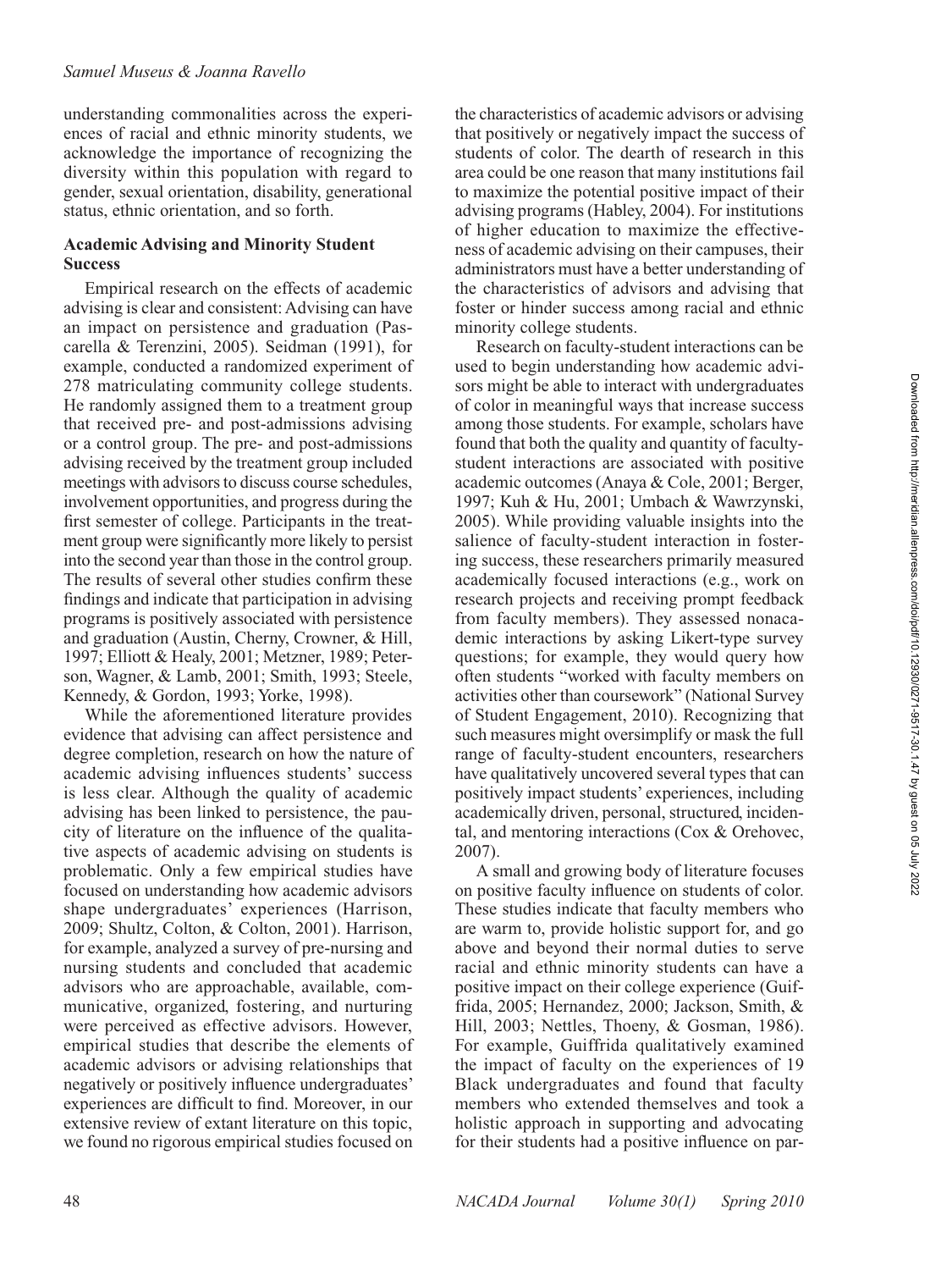ticipants' experiences. How the qualitative aspects of advisor–student of color interactions influence those students' success, however, has remained unexplored.

#### **Purpose of the Study**

The current inquiry was aimed at exploring the role that academic advisors play in facilitating success among students of color at predominantly White institutions (PWIs) that have demonstrated effectiveness as generating ethnic minority success (GEMS)—the GEMS institutions. This investigation contributes to existing literature in two primary ways. First, it underscores the role, often not addressed in higher education literature, that academic advisors can and do play in facilitating success among students of color. Second, it advances previous research by empirically delineating some of the ways that academic advisors contribute to the success of students of color. Specifically, we aimed to answer the following question: What role do academic advisors play in generating racial and ethnic minority student success at the GEMS colleges? We found three characteristics of academic advising that participants perceived as contributing to racial and ethnic minority students' success on their campuses.

#### **Methods**

We employed qualitative techniques in the current investigation for two primary reasons. First, qualitative methods allow for the exploration of a topic or concept through the use of rich and detailed information (Creswell, 1998). Second, they are most appropriate for answering *how* and *what* research questions. Thus, qualitative techniques are ideal tools for generating a rich description and better understanding of the characteristics of academic advising that participants associated with racial and ethnic minority students' success on their respective campuses.

#### *Institution Selection*

Institutions were selected with the intention of achieving both intensity and variation. *Intensity* refers to the selection of information-rich cases, while *variation* involves identifying and describing themes that cut across variation in samples (Patton, 2002). Accordingly, we selected institutions that represent a wide range of characteristics and are most likely to offer insights into how academic advising can and does contribute to racial and ethnic minority student persistence and degree completion. As for the 4-year institutions, we sought to select campuses that exhibited a) graduation rates among underrepresented racial and ethnic minority (Black, Latina/o, and Native American) students that were appreciably higher than the national average, and b) graduation rates among underrepresented racial and ethnic minorities that were close to or greater than those of their White peers. Finally, because we focused this inquiry on how advising influences the persistence and graduation of minority students at PWIs, we limited sites to colleges at which approximately 50% or more enrollees were White.

We utilized the College Results Online (CRO) database to select 4-year institutions for inclusion in the study (www.collegeresults.org). The CRO database permits the comparison of the 6-year graduation rates of 4-year colleges. Once a focal institution is selected, CRO applies an algorithm to compare that institution to approximately 1,400 other 4-year colleges and universities throughout the country. CRO compares the selected school to all other institutions in the database according to the following characteristics: a) estimated median SAT/ACT of entering class, b) admission selectivity, c) Carnegie classification, d) percentage of undergraduates receiving Pell Grants, e) public or private control, f) number of full-time equivalent undergraduates, g) student-related expenditures per student, h) percentage of undergraduates 25 years of age or over, i) status as an historically Black college or university, j) percentage of undergraduates who are enrolled part-time, and k) status as a commuter campus. CRO then calculates similarity scores between the focal institution and all other institutions in the database and identifies the most similar peer institutions for comparison. The CRO database permits the comparison of focal and peer institutions by the graduation rates of various racial and ethnic student subpopulations (e.g., Asian, Black, Latina/o, and White). Moreover, CRO allows users to compare institutions by racial disparities in 6-year degree completion rates within each institution.

One relatively large, private, doctoral institution, which we refer to as *Research University*  in the remainder of this article, and one small, public, comprehensive, state institution, which we refer to as *State University* herein, were selected using the CRO database. Between 2002 and 2004, both Research University (78%) and State University (63%) exhibited 6-year graduation rates for underrepresented racial and ethnic minorities that were higher than the national average (46– 47%) (Berkner et al., 2002). Research University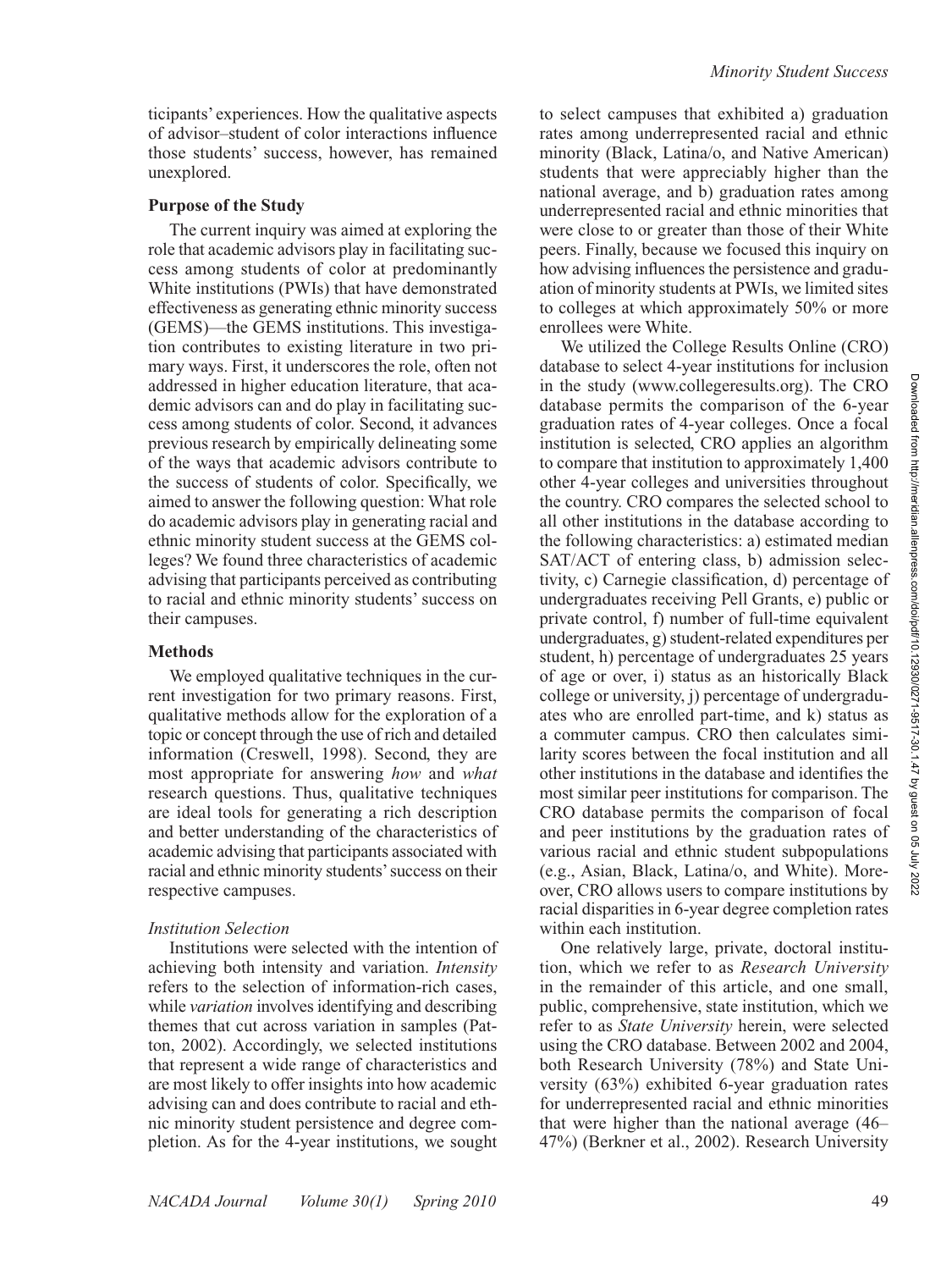reported 82% and 78% graduation rates among White and underrepresented racial and ethnic minority students, respectively. This 4% gap was the smallest among its PWI peer group, which included nine other institutions with gaps ranging from 5 to 18%. State University reported a White graduation rate of 51% and a graduation rate for underrepresented racial and ethnic minorities of 63%, indicating that underrepresented minorities graduated at a rate 12% higher than their White peers at the same institution. In contrast, the 14 PWIs identified as its peer institutions exhibited underrepresented racial and ethnic minority graduation rates that were 4 to 22% lower than those of their White peers on the same campuses.

Because the CRO database only contains data on 4-year colleges and bachelor-degree attainment rates do not provide an adequate benchmark for success at 2-year colleges, an alternative method was used to identify the 2-year institutions to include in this study. First, the Integrated Postsecondary Education Data System was used to find 2-year colleges with relatively high persistence and graduation rates (www.nces.ed.gov/IPEDS/). Because all of the identified 2-year colleges were in California, the California Community Colleges Chancellor's Office Data Mart was then employed to compare those institutions' within-semester retention rates (i.e., the rate at which students completed courses in a given semester) with those of other community colleges in California (www.cccco.edu).

One community college, which we will refer to as *Community College*, was selected for inclusion in this study because it exhibited a) high retention rates among all racial groups in comparison to other California community colleges, and b) nearly equal retention rates among all major racial groups (Asian, Black, Latina/o, Native American, and White). According to the Data Mart retention rates for 2005-2006, Community College had overall within-semester retention rates (91% for fall and 92% for spring semesters) higher than the California community-college system average (83% for both semesters). Regarding retention rates across racial groups at Community College, the rates for Asian (92% for fall and 94% for spring semesters), Black (90% for fall and 91% for spring semesters), and Latina/o (92% for both semesters) students were all comparable to those of their White counterparts within the institution (92% for both semesters).

## *Participant Selection*

Purposeful sampling was used to achieve inten-

sity (Patton, 2002) in the participant sample as well. This method permitted the acquisition of a sample that provides a wealth of insight into the phenomenon under investigation. Accordingly, the academic advisors as well as the racial and ethnic minority students were selected for their knowledge of the role of academic advising in the experiences of racial and ethnic minority students on the three campuses. First, academic advisors on each of the three campuses were contacted via E-mail and asked to participate in individual face-to-face interviews. Then, advisors who agreed to participate and other staff on the campuses were asked to help identify racial and ethnic minority students for participation in the study. Those students were contacted via E-mail and asked to participate in individual interviews.

The final sample consisted of 45 individuals, including 14 academic advisors and 31 racial and ethnic minority (9 Asian American, 9 Black, and 13 Latina/o) students across the three institutions. White students were excluded from the sample because research suggests that they provide inaccurate assessments of the experiences of their minority counterparts (Harper & Hurtado, 2007). Native Americans were also excluded from the sample because of the difficulty in acquiring participants from this population as they comprise only 0, 1, and 3% of students at the three campuses. While Asian American graduation rates were not considered in selecting the three participating sites, they were included in the participant sample because evidence suggests that they share common struggles with their Black and Latina/o peers (Lewis, Chesler, & Forman, 2000) and that some Asian American subgroups also suffer from racial and ethnic disparities in degree attainment (Museus, 2009; Museus & Kiang, 2009; Teranishi, 2007).

Regarding other characteristics, the students in the sample consisted of 21 female and 10 male undergraduates. They ranged from 18 to 32 years of age with 90% of the sample (28 of 31) falling between the ages of 18 and 24 years. Student majors spanned a wide range that included biology, business, education, political science, psychology, and sociology. As for socioeconomic status, 22 self-identified as coming from a low socioeconomic or working-class circumstance, 7 identified as originating from a middle-class situation, and 2 identified as having a wealthy background. The students were involved in a wide range of activities and organizations on campus: 4 were in fraternities and sororities, 8 were connected to cultural centers,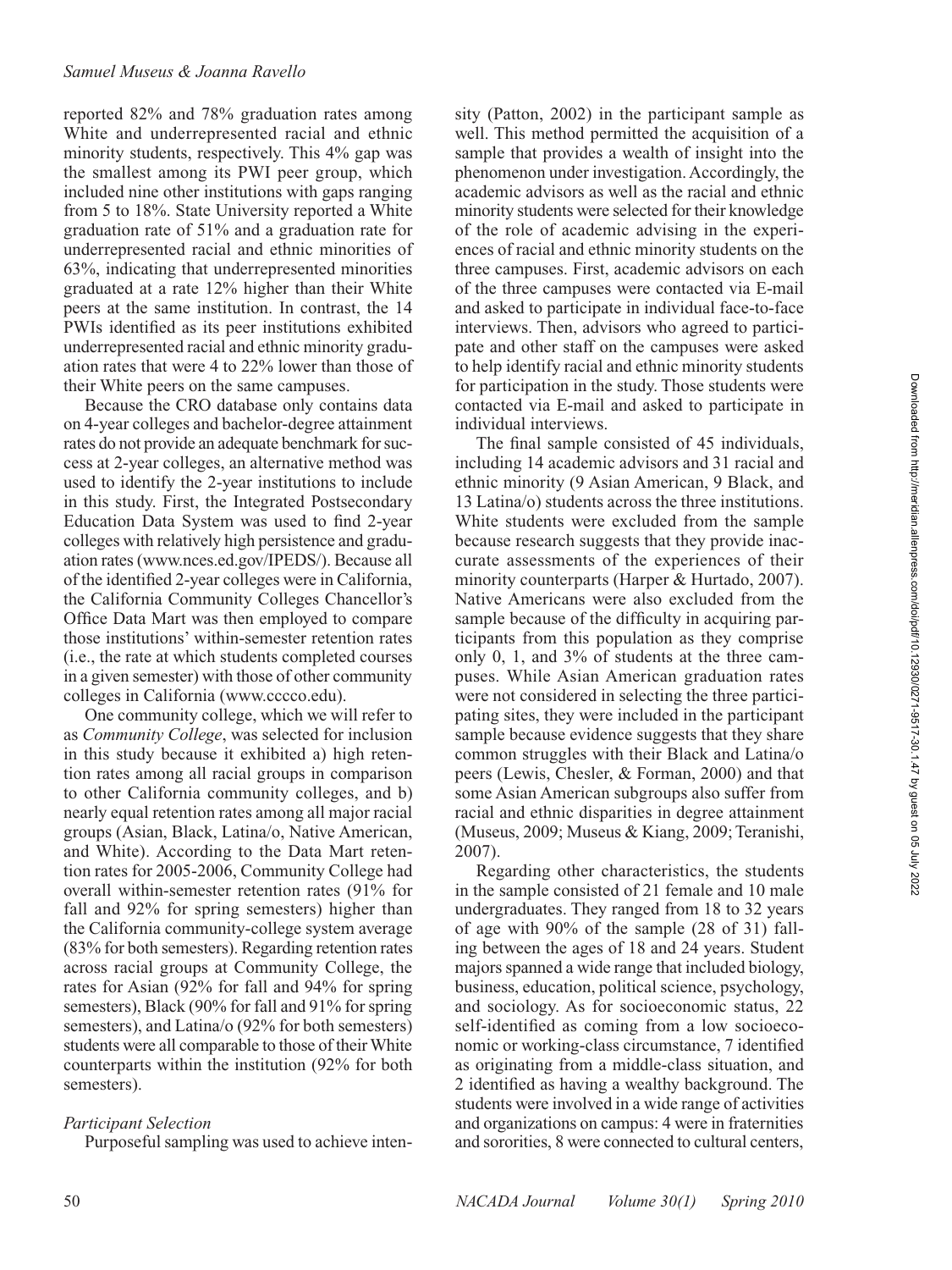12 were in targeted support programs, and 13 were involved in predominantly racial and ethnic minority student organizations.

## *Data Collection and Analysis Procedures*

Data collection consisted of individual faceto-face interviews. We conducted 1.0- to 1.5 hour individual face-to-face interviews with academic advisors and racial and ethnic minority students. We used a semi-structured approach, which ensured that the interview data provided information necessary to understand the phenomenon under study while providing flexibility for us to address emergent themes (see Holstein & Gubrium, 1995). This approach included the specification of a set of issues to be explored throughout the course of the interview (Patton, 2002). The semi-structured approach also allows the interviewer to build conversation by establishing a conversation style and engaging in spontaneous questioning for clarification and deeper understanding of participants' responses. Therefore, using an interview guide systematized the individual interviews and ensured that all relevant topics were covered; it also allowed for considerable flexibility in probing. Interview participants were all asked about the role of advisors in facilitating success among students of color on their campuses. The interviews were digitally recorded and professionally transcribed.

Data analysis consisted of elucidating the ways that academic advisors and students of color perceived academic advising to contribute to racial and ethnic minority student success on their respective campuses. Interview data were organized and coded in the NVivo Qualitative Software Research Software Package (QSR International, 2007). Each interview transcript was coded using open-coding procedures (Strauss & Corbin, 1998). During this process, nine invariant constituents were identified. Those constituents were then used to inductively generate three themes that describe the characteristics of academic advising that participants associated with racial and ethnic minority student success. Then, axial coding was used to identify the various properties of each theme.

# *Researcher Subjectivity and Reflexivity*

While some qualitative researchers have attempted to minimize the impact of researcher subjectivity on qualitative inquiry (Strauss & Corbin, 1998), others have adopted a constructivist approach and advocated for recognition of the importance of researcher reflexivity, which is

the identification and understanding of biases and assumptions that can affect researchers' decisions and interpretations (Charmaz, 2005). The latter approach, which we utilized, allows one to embrace their subjectivity and incorporate it into the discourse of research. The lead researcher, Museus, identifies as a multiracial, racial, and ethnic minority and was once an undergraduate at a PWI. He has produced over 40 publications and national conference presentations on campus environments as well as racial and ethnic minority college-student experiences and success. Thus, his experiences as a racial and ethnic minority student and a racial and ethnic minority scholar studying the experiences of students of color shape his biases. The second coresearcher, Ravello, also identifies as a racial and ethnic minority of color, was once a college student, and has several years of experience working in academic support and serving racial and ethnic minority undergraduates and other disadvantaged groups in college. Her experiences have shaped her perceptions and biases.

Therefore, our own racial and ethnic backgrounds and perceptions as persons of color most likely informed our approach to this study and interpretation of the data. Indeed, at the outset of this examination, we both espoused the assumption that racial disparity in persistence and degree completion is a significant problem. We also share the belief that educators and advisors at PWIs have the ability and responsibility to address this problem through the ways in which they shape environments and deliver services to students of color. Our selection of participating sites, interview protocols, and approaches to data analysis were based on these assumptions and beliefs. These biases also likely influenced our interpretation of the data. For example, Museus was greatly influenced by faculty mentors who cared about and were committed to his success. As a result, he may have been more likely to identify such caring and commitment as an emergent theme than would a majority student who was not influenced by caring and committed educators.

## *Credibility and Transferability*

While internal and external validity are critical considerations in the measurement and generalizability of results in quantitative research, quality assurance in qualitative research is determined by the degree of credibility and transferability of the research findings. *Credibility* refers to the congruence of the research findings with reality, while *transferability* refers to the extent to which findings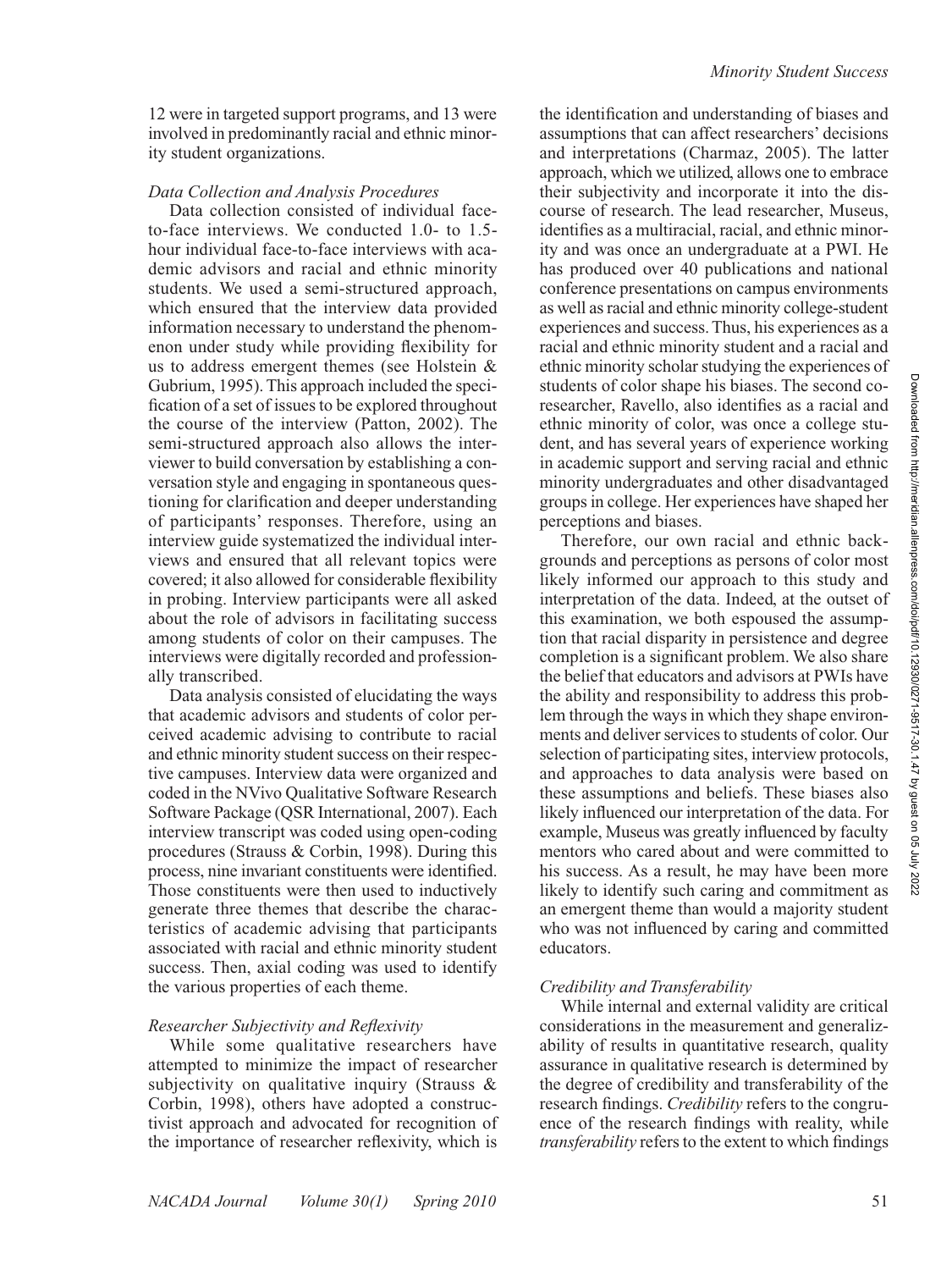## *Samuel Museus & Joanna Ravello*

can be applied to situations outside of the cases being studied (Merriam, 1998).

For the purposes of this inquiry, credibility and transferability were maximized using two primary methods prescribed by Lincoln and Guba (1986). First, discrepant data were sought and examined throughout the analysis to ensure the consideration of alternative hypotheses and to question underlying theoretical presuppositions and emergent themes. Second, member checks were conducted with three individuals on each of the three campuses to ensure that our interpretations were congruent with participants' perceptions and realities.

# *Limitations of the Study*

We acknowledge several limitations of the current study. First, this examination is context bound. While the institutional sample includes public and private, 2- and 4-year, as well as urban and rural institutions, it only includes three campuses, all of which exist within their own unique political, cultural, economic, and geographic contexts. Thus, the findings cannot be generalized to any broader population of colleges and universities.

Second, we did not have a comparison group, which prohibits the juxtaposition of high performing and low performing institutions. Therefore, any one finding of this inquiry must be interpreted with caution because the characteristics of academic advisors perceived to contribute to racial and ethnic minority student success at the GEMS colleges may also be found among advisors at institutions that do not exhibit high or equitable retention and graduation rates among racial and ethnic minority students.

Selection bias constitutes a third limitation of the study. Academic advisors volunteered for participation and may have very different professional philosophies than their counterparts who did not volunteer to participate. Also, advisors and other staff were asked to invite students who could provide valuable insights, and the students who were invited to participate were likely involved in campus activities or connected to on-campus staff in some other way. Students who were not connected could have provided very different perspectives than the ones we obtained.

Finally, we focused our analysis on themes about participants' perceptions of the elements of academic advising that fostered success on their campuses, but we did not conduct an analysis of, and therefore cannot speak to, differences across subgroups within the racial and ethnic minority student population.

#### **Findings**

Before proceeding to our presentation of the findings, we want to highlight a few important points. First, we do not argue that all academic advisors at the GEMS institutions intentionally incorporate the practices discussed into their work, nor do we claim to validate a causal relationship between the factors discussed herein and racial and ethnic minority student persistence and degree completion. Rather, we only aim to outline the characteristics of academic advising that participants perceived to contribute to the success of students of color on their campuses. Second, one half of the academic advisors who participated in this study worked in targeted support initiatives, such as equal opportunity programs. These advisors may serve fewer students, on average, than typical academic advisors, which readers should consider when interpreting the data. Finally, these findings are based on common themes emerging from participant interviews. No clear and discernable differences across subgroups were apparent.

We recognize that some readers might deem these findings intuitive. We are also aware that many academic advisors might already intentionally incorporate these elements into their practice to some extent. We admit that if readers react to these findings by saying, "I already knew that" or "I already do that," then the findings of this study might not have much utility. For the findings presented herein to be useful, readers must a) recognize that these themes highlight the aspect of advising that participants believed to be the *most salient* in facilitating racial and ethnic minority student success at high performing institutions, and b) reflect upon how they can invest more thought, time, and energy into improving their work by enhancing the extent to which these elements are manifested in their advising practices and interactions with students of color.

As illustrated in this section, the findings indicate that participants did, to some extent, perceive that academic advisors play a role in the success of racial and ethnic minorities on the three GEMS campuses. Three themes emerged from the findings and underscore the characteristics of academic advising that contribute to that success. First, participants noted the importance of academic advisors who humanized the practice of academic advising. Second, they highlighted the impact of academic advisors who had adopted a multifaceted approach to advising. Finally, interview participants underscored the importance of proactive academic advisors.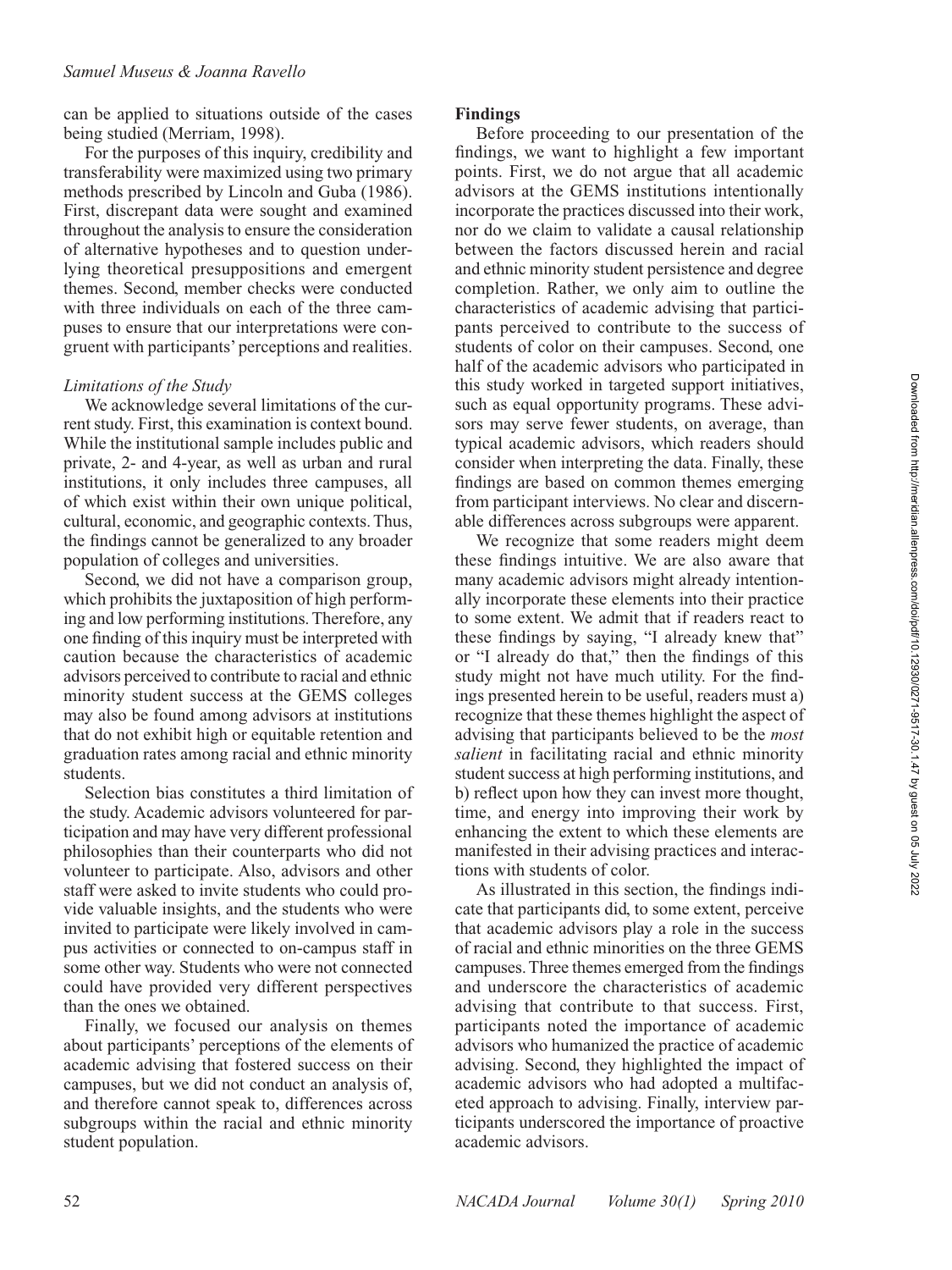The first theme emerging from the interview data highlights the importance of advisors humanizing the academic advising experience. The humanization of academic advising consists of two components: a) academic advisors being seen as human beings and b) those advisors caring about and being committed to their racial/ethnic minority students' success. Regarding the former, academic advisors who were interviewed at the GEMS campuses discussed how they made intentional efforts to ensure that their students saw them as human beings, rather than just staff at their college or university. This theme is illustrated by the following comment:

My role is, first of all, to get to know the students on a personal level and for them to kind of get to know me. I think, before we get to the whole business side of it, of just sitting with a student like a straight academic counselor would do and just map it out, that I need to know a little bit about them, their interests, and get to know them, the human aspects of them. And, then, after that, it's about trying to figure out what is it that they want. (White female academic advisor at Research University)

Racial and ethnic minority students in the sample also discussed the importance of their academic advisors being perceived as human beings, rather than just college staff. In fact, when asked about the role that academic advising plays in fostering success among college students of color on their campuses, several student participants referred to the positive impact of key academic advisors who were friends or mentors. This important point is illustrated by the following student's comment about her advisor:

On campus, there have been two people that have really helped me out and one of them is my advisor. Go see her like every . . . at least once a week, I go see her and then we just sit down and we can talk for hours. She'll say "Okay, how's everything going?" So, she's like a friend too. Like, "Is everything okay? How are you feeling? Are you not homesick anymore? How are your classes going?" (Latina student at State University)

This quotation illuminates how such informal interactions were associated with strong relationships, or friendships, between advisors and their racial and ethnic minority students.

In addition, advisor and student participants

underscored the importance of academic advisors caring about and being committed to their students' success. The following student highlighted the importance of advisors (or mentors) caring as he described one advisor who has had a major impact on his experience; he sees that person as a mentor who cares:

Advisors are good and well, but a mentor situation is more desirable to me, partially because the mentor cares, as opposed to you being a student ID number who comes in, and there's a file. (Black male student at Community College)

The following academic advisor from State University also underscores the importance of this caring and commitment in the following statement:

I just feel like our students need to relate, especially because most of our students are first generation students. They have, they don't have that support at home and, even if they do, their parents or their guardians may not know what it means to be in college, so how can they truly support them because they don't know what it entails? So, I think our students are looking for someone to just say "I understand what you're going through. I've been there." They just need to feel like they still have that here and that student and that people generally care about their success. (Black female academic advisor at State University)

As the following student participant illustrates, racial and ethnic minority students discussed how they are able to talk to caring and committed advisors about their experience, and they associated those opportunities with perceptions of the advisor being accessible and helpful:

Whenever I'm talking with my advisor, I'm never talking about school, like my classes. I'm only talking about those like one-third of the time. The other two-thirds it's about myself, my personal experience, what's going on in my life . . . it's easy because they care and everything just goes into a rhythm, where they understand everything that I'm saying. They're always helpful. They're always there when you need them. (Asian American female student at Community College)

In addition to their emphasis on advisors' humanization of academic advising, participants noted the importance of academic advisors providing multifaceted support.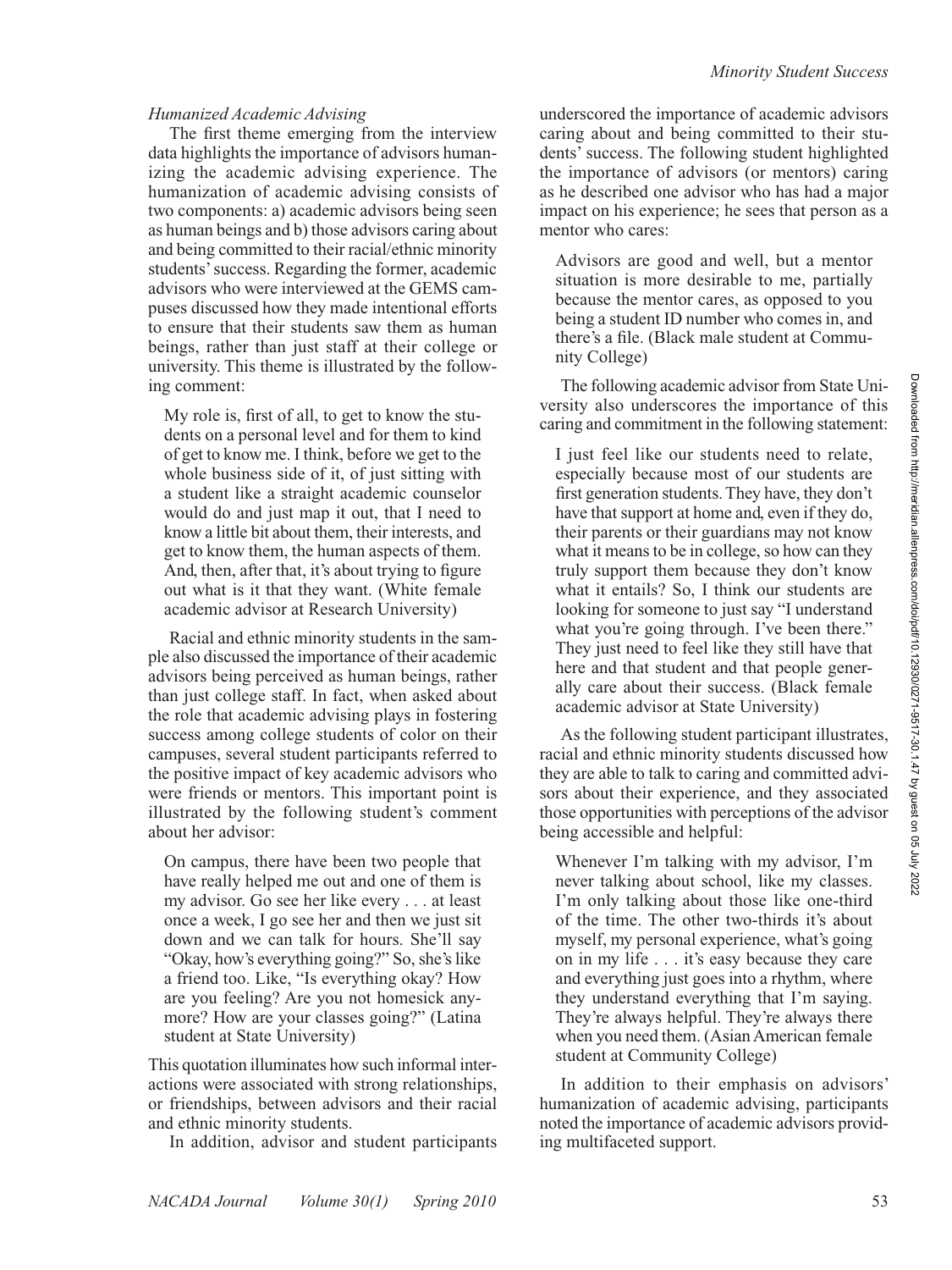## *Holistic Academic Advising*

Participants underscored the importance of academic advisors who made concerted efforts to provide holistic advising and serve the whole student. This theme consisted of two components. First, advisors using a multifaceted approach are aware that minority students' problems are rarely isolated to one aspect (e.g., academic, financial, etc.) of their college experience. Second, those advisors ensure that racial and ethnic minority students access the support they need, regardless of the nature of their problems. The following comment exemplifies how academic advisors in the participant sample perceived the importance of providing holistic academic advising to address multiple issues faced by students of color:

We deal with, you know, like I said, anywhere from academic issues to personal issues to financial aid—so, the entire package of what a student needs to be successful in this office and to be retained and actually graduate. But, I think it should be like that across the board. (Black female academic advisor at State University)

Several racial and ethnic minority student participants highlighted the importance of academic advisors understanding that students' academic, psychological, and social problems are not isolated issues. The following student, for example, noted the significance of her academic advisor being able to give her advice, regardless of whether those issues are academic in nature:

Pretty much anything that I go to her for, she gives me advice. So, one way or another, she might criticize me and say "No, you can't do this. Wait another semester." I've gone to her twice and said "Maybe I'll study abroad next semester." And, she'll say "No. You have to wait." Like, okay. Damn. (Latina at State University)

Academic advisors also discussed the importance of being closely connected to support networks that exist across their respective campuses, whether they are academic departments, targeted support programs, counseling services, or financial aid offices. These connections allow those advisors, when they are unable to help racial and ethnic minority students solve their problems, effectively serve as bridges to support networks on campus and link their students to the appropriate faculty members, administrators, or staff with resources to help address their needs. This point is illustrated

by the following quotation:

I'm over at the Phi Beta Kappa Honor Society. I'm thrilled when there are minority students there. . . . Not only do I do that, but I'm involved with different committees on campus, and I'm a part of different organizations. Besides that, I do go to the different minority support offices for their meetings too. I attend their meetings. I'm very active in the community. That is important too because I have a lot of students that belong to those organizations that I'm also involved in. (Latina academic advisor at Research University)

The next quotation highlights how these close connections allow academic advisors to address problems or issues that are multifaceted and might need the expertise of academic advisors, as well as other professionals, at their institutions:

If I had a student in here who was discussing certain problems and I spoke to them about the possibility of them seeking some type of counseling, I would ask the student, and if they agreed, then what I would do is, with the student in the office, I would call up the counseling center because we have a specific protocol. . . . So, we, you know, are in constant contact with counselors over the phone and sometimes, for instance last semester, I met with one of my student's counselors as well as my student. The three of us met to discuss certain issues that were going on. So, very close, because everything is related. When a student is going through something personal you better believe that it's going to affect their academics so those are things that on both sides that we need to know. So that's the counseling aspect. (Black male academic advisor at State University)

This participant also demonstrates how academic advisors consciously and proactively maintain those connections. This finding is consistent with previous research on the relationships between faculty members and students of color, which indicates that professors who take a holistic approach to supporting students of color make extra efforts to help those students with both academic and nonacademic problems (e.g., Guiffrida, 2005).

## *Proactive Academic Advising*

The last theme that emerged from the data involved the importance of academic advisors espousing proactive philosophies. Specifically,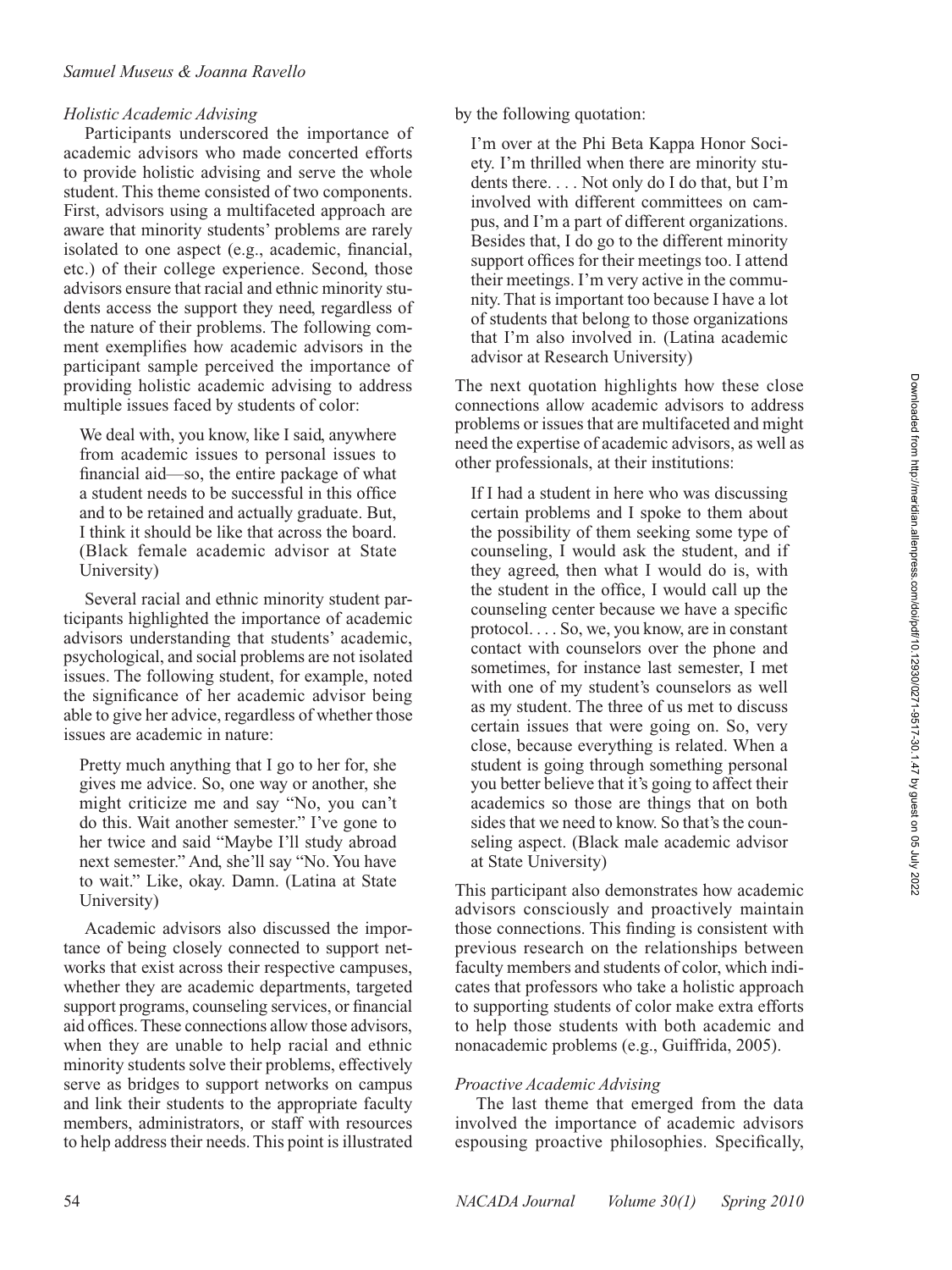when asked how advisors contribute to racial and ethnic minority success on the GEMS campuses, participants discussed the importance of academic advisors who proactively assume a responsibility for connecting minority students with the resources (e.g., information, opportunities, and support) they need to succeed. This theme consisted of two components: informal and formal manifestations of proactive advising.

Academic advisors who were noted for their impact on racial and ethnic minority student success make intentional efforts to proactively connect students with resources. This informal manifestation of proactive advising is illustrated by the following statement from an academic advisor who is intentional about his incorporation of proactive advising into his work; he underscores his proactive philosophy to academic advising as he explains the importance of physically walking students over to other offices when making a referral:

By walking the student over, what happens at the point is, now, there is a significant relationship. When I walk in the other office, I am going to get results. When I bring somebody in, they are going to say, "Hey, Steven. How are you doing? You got a new student for us?" I say, "Yes, I do. Take care of that individual." There is that relationship there, because it is only a short walk for me, it only takes me three or four minutes, maybe five minutes, to go over there and talk for a few minutes and make that connection. (Black male academic advisor at Community College)

Racial and ethnic minority students also discussed the impact that proactive advising makes on their experiences and outcomes. A student made the following statement about his advisor in response to a question regarding individuals on campus who have had a major impact on his success:

Even now. . . . He saw me on campus. I hadn't seen [him] for a while, and he grabbed me and said, "Hey. There are some scholarships I want you to apply for." And, he's always promoting success in the minority population…in everybody, really. But, he wants to push it because Afro-Americans make-up about two percent of people in college or something. (Black male student at Community College)

In addition to such informal proactive practices, several participants mentioned the importance of systematized proactive-advising practices on their campuses; many of these efforts fall under the

category of intrusive academic advising, such as regular required meetings, long-term monitoring of grades, and early alert and intervention systems. The following participant underscored the importance of institutionalized monitoring practices:

The professors have to tell her how we're doing. So, she kind of keeps track of how we're doing. So, if you have somebody who is also keeping track of how you are doing, it makes me want to do better, because I know she's going to have to see my grades at the end of the semester. (Black female student from State University)

The finding that proactive academic advising practices are perceived to be associated with student success is not new. Other research (see Kirk-Kuwaye & Nishida, 2001; Vander Schee, 2007) indicates that intrusive advising practices are associated with student persistence and completion. What these findings add to existing literature is evidence that advisors and students of color perceive this to be a factor in the effectiveness of institutions with high and equitable racial and ethnic minority student retention and graduation rates.

# **Conclusions and Implications**

Our findings point to the ways in which academic advisors appear to contribute to racial and ethnic minority students' success at PWIs, and they have several implications that may enable all advisors to become more effective in promoting the success of students of color. These findings are congruent with earlier research on faculty-student interactions, which indicate that faculty can positively influence student outcomes (Anaya & Cole, 2001; Berger, 1997; Kuh & Hu, 2001) and that faculty members who are warm to, provide holistic support for, and go the extra mile in serving students of color can have a positive impact on those students' experiences (Guiffrida, 2005; Hernandez, 2000; Jackson et al., 2003; Nettles et al., 1986). The findings add to this literature by highlighting how advisors can also facilitate racial and ethnic minority student success by employing humanized, holistic, and proactive advising practices.

First and foremost, several of the advisors noted for their impact on the success of students of color at the GEMS institutions worked in targeted support programs. This is a crucial point because many academic advisors might read these findings and conclude that it is just not feasible to implement the noted practices to the extent necessary to have a major impact on racial and ethnic minority student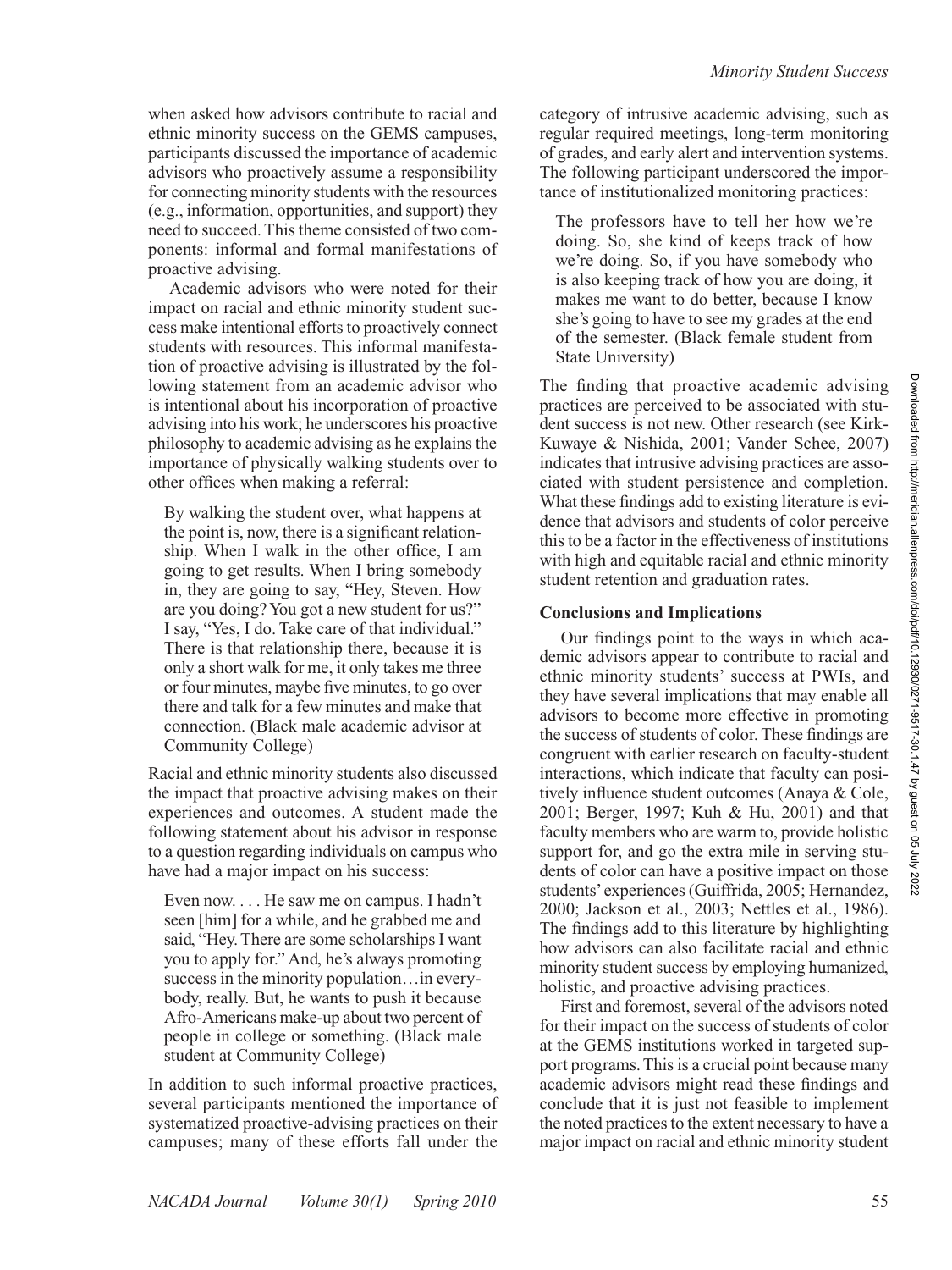success on their campuses because they simply do not have the time to walk students to financial aid offices or have group meetings with their students and counselors. In such cases the key issue is resource allocation. Thus, institutional leaders must consider the investment of additional resources in academic advising services so that advisors can take the time to provide humanized, holistic, and proactive academic advising for students of color.

Second, academic advisors working with students of color should make every effort to incorporate a human element into advising and demonstrate that they care about and are committed to their students' success. For advisors to be viewed as authentic, they should avoid being overly empathetic or completely disengaged. An overly empathetic advisor may seem disingenuous and patronizing to a student of color, and a completely disengaged advisor may give an impression that he or she is disinterested in the student. To be perceived as authentic human beings, advisors can share their own personal stories and struggles with their advisees. Advisors can also humanize academic advising by using the advisee's name during meetings, talking about pop culture or social activities with students, learning to pronounce an advisee's name correctly, sending an advisee useful individualized resources between meetings, inquiring about their advisees' home life, and being honest about the student's academic standing.

Third, advisors should provide holistic academic advising. This means that advisors should both try to understand nonacademic challenges faced by students of color that might be influencing their academic experiences. For example, Asian American students encounter immense pressure to succeed, which results from both high family expectations and racial stereotypes that perpetuate assumptions that all Asian Americans are overachievers (Museus, 2008; Museus & Kiang, 2009). This pressure has been associated with negative psychological consequences, and Asian American students who are more likely than other groups to underutilize counseling services (Kim & Omizo, 2003; Suzuki, 2002). This can be detrimental for many Asian American students who come from communities that are already economically underresourced and who are at risk. Understanding such nonacademic factors can enable advisors to more effectively understand the issues that their students face and when they should refer their racial and ethnic minority students to other offices on campus to address such issues.

Fourth, those working in academic advising

offices should frequently ask themselves how they can make their delivery of services more proactive and less passive. Beyond typical academicadvising duties (e.g., helping students plan their course-taking activity or fulfillment of graduation requirements), for example, advisors should consider proactively introducing or accompanying students of color to activities, events, and networks that will expose them to faculty members and peers with similar interests. Advisors should also consider how they can more fully incorporate intrusive advising practices into their work, including systems of monitoring and early intervention systems. In sum, incorporating a human element into advising, providing holistic academic advising, and practicing proactive advising can both communicate that they are interested and invested in the success of their racial and ethnic minority students and equip them to more effectively serve those undergraduate advisees of color.

Last, we underscore the implications of one of the major limitations of our investigation. Our study did not illuminate how intersections of racial and ethnic minority students' identities shape student experiences. Therefore, we encourage future research to unpack the way race intersects with gender, sexual orientation, religion, and generational status to inform students' academic advising experience. In addition, advisors should consider these factors when learning about their advisees' backgrounds and determining how to provide holistic and proactive advising.

#### **References**

- Anaya, G., & Cole, D. G. (2001). Latina/o student achievement: Exploring the influence of student-faculty interactions on college grades. *Journal of College Student Development, 42*(1),  $3 - 15$ .
- Austin, M., Cherny, E., Crowner, J., & Hill, A. (1997). The forum: Intrusive group advising for the probationary student. *NACAD A Journal, 17*(1), 45–47.
- Baum, S., & Payea, K. (2005). *Education pays, 2004: The benefits of higher education for individuals and society.* New York: The College Board.
- Berger, J. (1997). Students' sense of community in residence halls, social integration, and firstyear persistence. *Journal of College Student Development, 38*(5), 441–52.
- Berkner, L., He, S., & Cataldi, E. F. (2002). *Descriptive summary of 1995-96 beginning postsecondary students: Six years later.* Wash-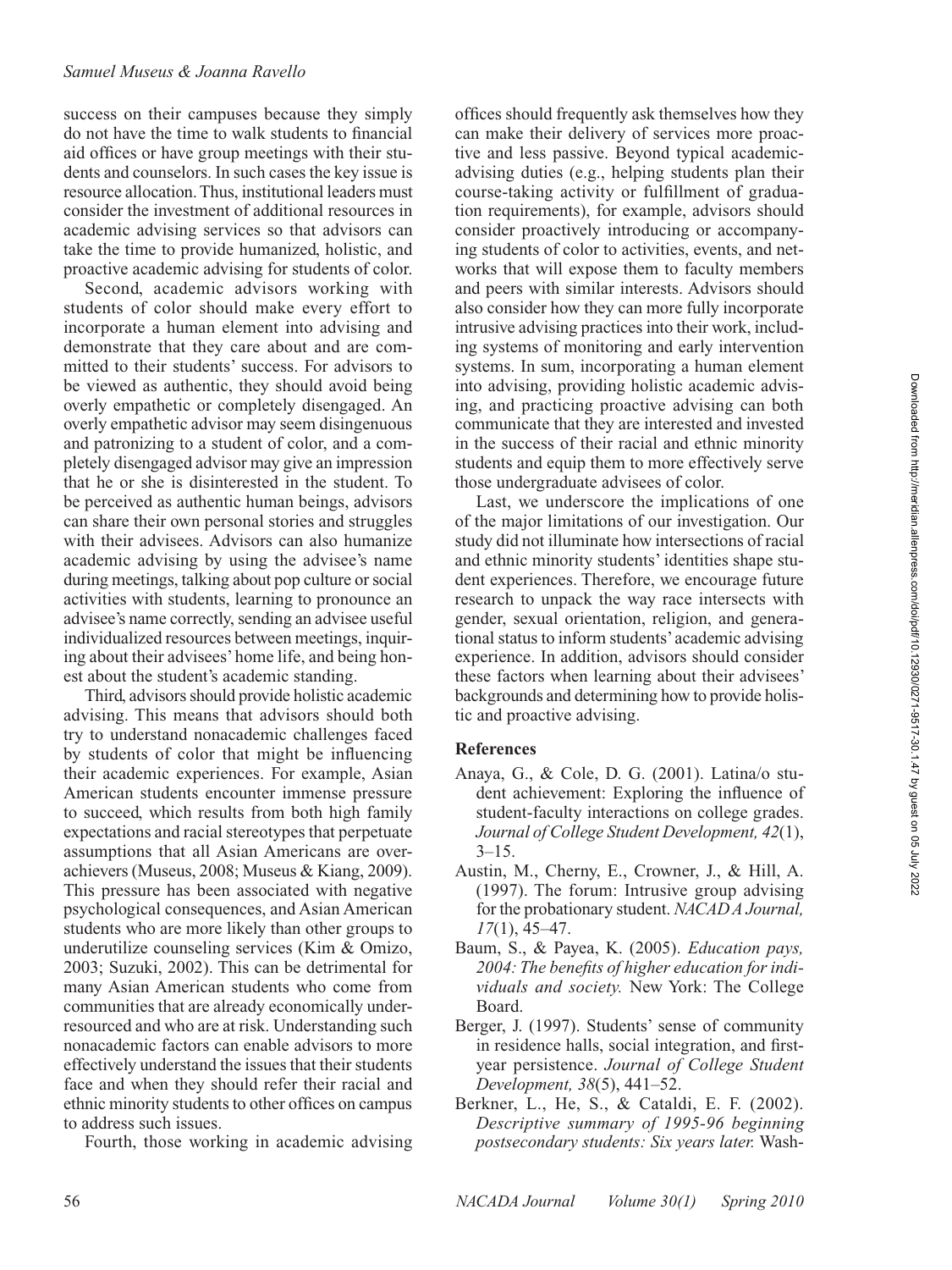ington, DC: U. S. Department of Education.

- Charmaz, K. (2005). Grounded theory in the 21st century: Applications for advancing social justice studies. In N. Denzin & Y. S. Lincoln (Eds.), *The Sage handbook of qualitative research* (3rd ed.). (pp. 507–35). Thousand Oaks, CA: Sage.
- Choy, S. P., & Li, X. (2005). *A comparison of 1992- 93 and 1999-2000 bachelor's degree recipients a year after graduating.* Washington, DC: National Center for Education Statistics.
- Cox, B. E., & Orehovec, E. (2007). Faculty-student interaction outside the classroom: A typology from a residential college. *The Review of Higher Education, 30*(4), 343–62.
- Creswell, J. W. (1998). *Qualitative inquiry and research design: Choosing among five traditions.* Thousand Oaks, CA: Sage.
- Elliott, K., & Healy, M. (2001). Key factors influencing student satisfaction related to recruitment and retention. *Journal of Marketing for Higher Education, 10*(4), 1–11.
- Guiffrida, D. (2005). Othermothering as a framework for understanding African American students' definitions of student-centered faculty. *The Journal of Higher Education, 76*(6), 701–23.
- Habley, W.R. (Ed.). (2004). *The status of academic advising: Findings from the ACT sixth national survey* (Monograph No. 10). Manhattan, KS: National Academic Advising Association.
- Harper, S. R., & Hurtado, S. (2007). Nine themes in campus racial climates. In S. R. Harper & L. D. Patton (Eds.), *Responding to the realities of race on campus.* (New Directions for Student Services, No. 120) (pp. 7–24). San Francisco: Jossey-Bass.
- Harrison, E. (2009). What constitutes good academic advising? Nursing students' perceptions of academic advising? *Journal of Nursing Education, 48*(7), 361–66.
- Hernandez, J. C. (2000). Understanding the retention of Latino college students. *Journal of College Student Development, 41*(6), 575–84.
- Holstein, J. A., & Gubrium, J. F. (1995). *The active interview.* Qualitative research methods series (Vol. 37). Thousand Oaks, CA: Sage.
- Jackson, A. P., Smith, S. A., & Hill, C. L. (2003). Academic persistence among Native American college students. *Journal of College Student Development, 44*(4), 548–65.
- Killough, A. C. (2009). As belts tighten, colleges try to preserve student services. *The Chronicle of Higher Education.* Retrieved March 19, 2010, from ProQuest Education Journals. (Document

ID: 1922961281)

- Kim, B. S. K., & Omizo, M. M. (2003). Asian cultural values, attitudes toward seeking professional psychological help, and willingness to see a counselor. *The Counseling Psychologist, 31*(3), 343–61.
- Kirk-Kuwaye, M., & Nishida, D. (2001). Effect of low and high advisor involvement on the academic performance of probation students. *NACADA Journal, 21*(1 & 2), 40–45.
- Kuh, G. D., & Hu, S. (2001). The effects of student-faculty interaction in the 1990s. *Review of Higher Education, 24*(3), 309–32.
- Lewis, A. E., Chesler, M., & Forman, T. A. (2000). The impact of "colorblind" ideologies on students of color: Intergroup relations at a predominantly White university. *The Journal of Negro Education, 69*(1/2), 74–91.
- Lincoln, Y. S., & Guba, E. G. (1986). But is it rigorous? Trustworthiness and authenticity in naturalistic evaluation. *New Directions for Program Evaluation, 30*, 73–84.
- Merriam, S. B. (1998). *Qualitative research and case study applications in education.* San Francisco: Jossey-Bass.
- Metzner, B. (1989). Perceived quality of academic advising. *American Education Research Journal, 26*(3), 422–42.
- Museus, S. D. (2009). A critical analysis of the exclusion of Asian Americans from higher education research and discourse. In L. Zhan (Ed.), *Asian American voices: Engaging, empowering, enabling* (pp. 59–76). New York: NLN Press.
- Museus, S. D., & Kiang, P. N. (2009). The model minority myth and how it contributes to the invisible minority reality in higher education research. In S. D. Museus (Ed.), *Conducting research on Asian Americans in higher education.* (New Directions for Institutional Research, No. 142) (pp. 5–15). San Francisco: Jossey-Bass.
- National Survey of Student Engagement. (2010). *The National Survey of Student Engagement.*  Bloomington: University of Indiana. Retrieved October 22, 2005, from http://nsse.iub.edu/pdf/ US\_paper\_10.pdf
- Nettles, M. T., Thoeny, R., & Gosman, E. J. (1986). Comparative and predictive analyses of Black and White students' college achievement and experiences. *The Journal of Higher Education, 57*(3), 289–318.
- Pascarella, E. T., & Terenzini, P. T. (2005). *How college affects students (Vol.2): A third decade of research.* San Francisco: Jossey-Bass.